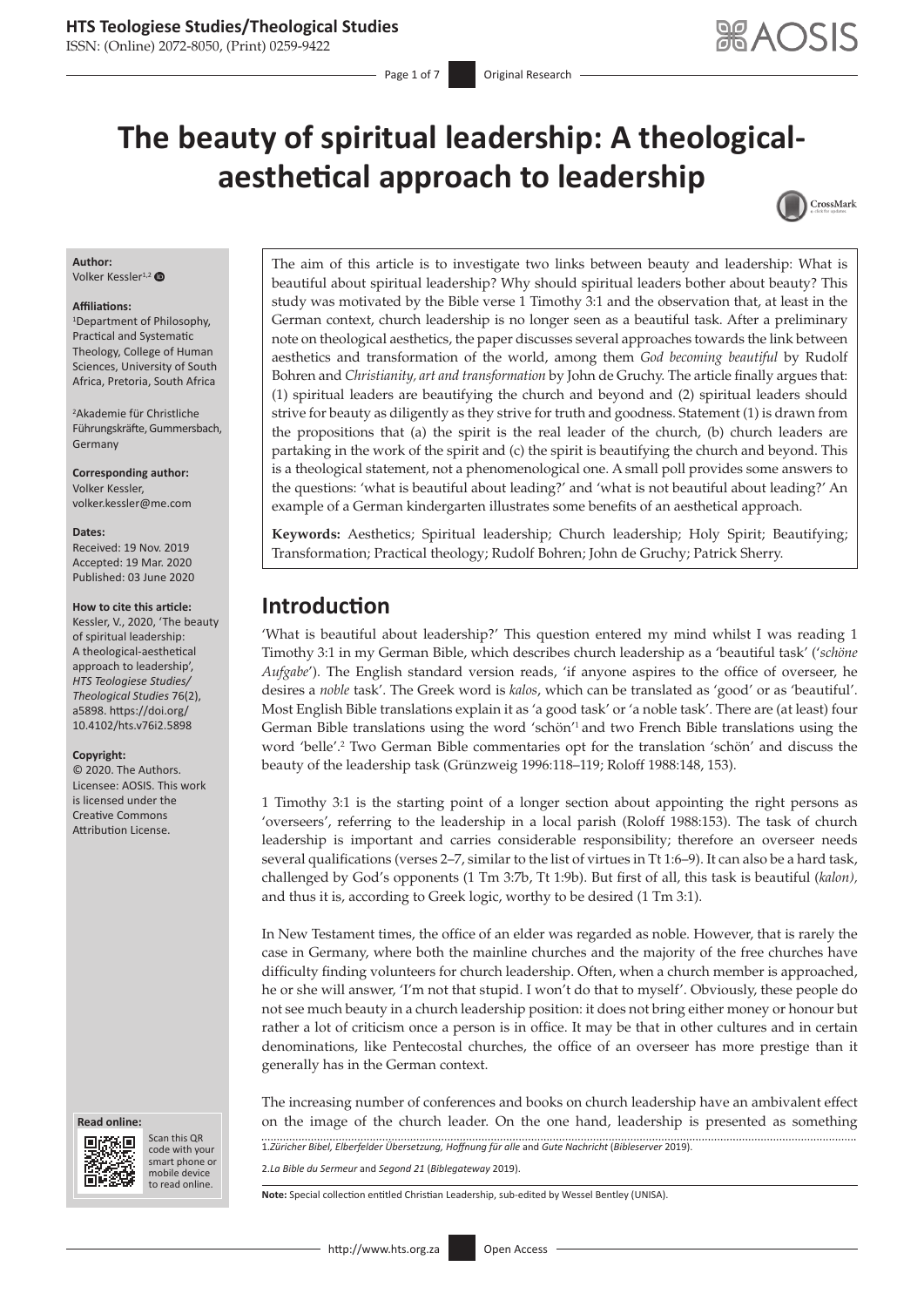attractive; on the other hand, the expectations laid on church leaders have increased, not taking into account the fact that church eldership is usually voluntary, and voluntary church elders cannot invest as much time as leadership heroes like Bill Hybels and Rick Warren.

In this article, the link between leadership and beauty is explored in an endeavour to rediscover the beauty of the church leadership office. 1 Timothy 3:1 speaks about church leadership. This article expands the topic to *spiritual* leadership, that is, leadership in the context of Christian spirituality. This includes leading a church, but also leading church-oriented organisations like kindergartens and mission agencies.

The research questions for this article are: what is beautiful about spiritual leadership, that is, why is it a beautiful task? Why should spiritual leaders bother about beauty?

The article starts with a short historical note about 'the neglect of (theological) aesthetics' section and 'The Great Theory of Beauty and its decline' section. In the 'theological aesthetics and transformation of the world' section, four books are introduced that deal with the link between beauty and transformation of the world. After these introductory notes, the main part of the article (see 'spiritual leadership and beauty' section) attempts to answer the research questions. The section 'a small poll' reports on a small poll providing some evidence for the conclusions drawn in the 'conclusions' section.

# **The neglect of (theological) aesthetics**

The French philosopher Simone Weil (1909–1943) was convinced that for many people in the 20th century the most natural way to find God was through beauty. 'In everything which gives us the pure authentic feeling of beauty, there is the presence of God' (Weil 2002:150). Therefore, she criticised Christianity for having so little to say about it (Sherry 2002:69).

A more balanced view would take into account the fact that beauty may also lead in the opposite direction. 'Beauty is erotic and seductive, and can lead to idolatry; but it is also divine, and can lead to God and worship' (De Gruchy 2008:98). At least beauty *can* lead to God.3

Today, beauty is important on popular and social media, for example, television, Facebook and Instagram. However, we do lack a theory of beauty such as the Greeks had (Tatarkiewicz 1972:178). According to the German philosopher Wolfgang Welsch, we are currently experiencing an 'aesthetics boom' but more as 'surface aestheticization' (in De Gruchy 2008:91).

Hans Ulrich von Balthasar (1905–1988), a Catholic theologian from Switzerland, was the first modern theologian to publish a voluminous work on theological aesthetics. The work was published from 1961 to 1969 and finally grew to seven volumes (Von Balthasar 1984). In the very first chapter, Von Balthasar (1988a) argues that the three transcendentals – truth, goodness and beauty – are sisters not to be separated. If one destroys beauty, truth and goodness will perish along with it (Von Balthasar 1988a:16). In a world without beauty, goodness would also lose its power of attraction, and the proofs of a true statement would lose their power of persuasion (Von Balthasar 1988a:17). Thus, according to Von Balthasar, aesthetics is essential if one wants to retain logic and ethics. Otherwise one will arrive at the following exclamation: 'truth is a lie, morality stinks, beauty is shit' (in Cilliers 2011:260).

In the Catholic tradition, and especially in the Orthodox tradition, the doctrine of the beauty of God is still alive; however, this topic is almost totally neglected within the Protestant tradition (Von Balthasar 1988a:42, Sherry 2002:60). Two major exceptions are Jonathan Edwards (1703–1758), the father of the so-called New England theology (Sherry 2002:12–14), and Karl Barth (1886–1968, Switzerland), probably the most influential Protestant theologian of the 20th century.4 In his *Church dogmatics*, Barth at least deals with the beauty of God (Barth 1975:733–752), but he is still cautious about the term 'God's beauty' and does not dare to treat it as a topic on its own. 'We speak of God's beauty only in explanation of His glory. It is, therefore, a subordinate and auxiliary idea' (in ed. Thiessen 2004:316). For Barth, beauty is an explanation of his glory and not its equivalent. By contrast, for Von Balthasar beauty is far more: it is transcendental and therefore a constituent of God's glory. According to De Gruchy (2008:113–114), this is the fundamental difference between Balthasar's aesthetics and Barth's aesthetics.

The New England theologian Jonathan Edwards tied his discussion of aesthetics to the role of the Spirit within the Trinity as a beautifier (Sherry 2002:12). The 'spiritual leadership and beauty' section returns to this topic.

One reason why theological aesthetics was neglected in Protestant theology is that Protestantism stresses the 'theology of the cross', and that seemed to be incompatible with aesthetics. Some theologians demonstrate that both perspectives can be brought together. Actually, Von Balthasar and Barth in their aesthetical approach proclaim the beauty of the cross (De Gruchy 2008:122). Von Balthasar calls it 'the most sublime of beauties – a beauty crowned with thorns and crucified'.5 According to Cilliers (2011:262) 'the ugliness of the cross is the strange "beauty" of God'. 'Through the lens of faith *the ugliness of the cross is transformed into a different type of*  beauty' (Cilliers 2011:267).<sup>6</sup> Thus, a theology of the cross does not necessarily exclude theological aesthetics.

<sup>3.</sup>For example, in Kessler (2019a:55–56), it is explained how mathematical beauty may lead to the experience of spirituality.

<sup>4.</sup>As a matter of fact, neither Von Balthasar nor Barth quote Edwards. Von Balthasar (1988a:49) erroneously named Karl Barth as the first Protestant theologian to deal with God's beauty (De Gruchy 2008:111).

<sup>5.</sup>English quote from De Gruchy (2008:122).

<sup>6.</sup>The German theologian Jürgen Moltmann discusses the 'glory of the crucified God' (in ed. Thiessen 2004:316). He argues for a *redefinition* of beauty, because the Holy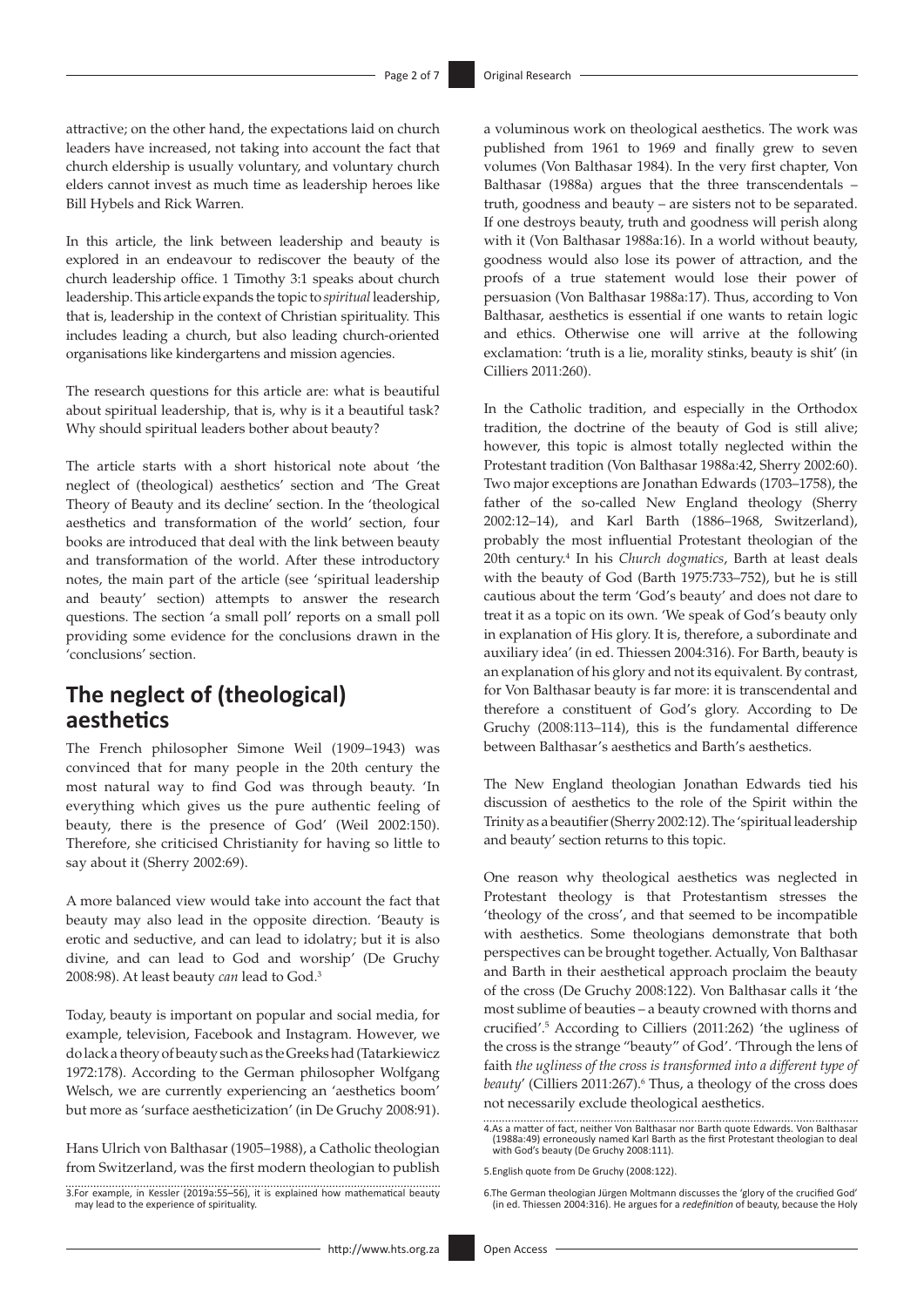Another reason for the neglect of aesthetics is the fact that there is no longer a theory of beauty – which leads us to the next section.

## **The great theory of beauty and its decline**

The title of this section is borrowed from the Polish philosopher Tatarkiewicz (1972), who wrote a concise survey on this theory. Umberto Eco (1932–2016, Italy), a professor of literature and author of historical novels, published a 'beautiful' book *The History of Beauty*. In this book, Eco (2017) provides a number of sources for the understanding of beauty in different epochs.

In classical Greek culture, beauty was 'all that pleases, arouses admiration, or draws the eye' (Eco 2017:39.41). Two aspects are to be mentioned.

#### **Harmony and proportion**

Tatarkiewicz (1972:167) wrote about 'the Great Theory of European aesthetics', which he defined as follows: 'beauty consists…in the proportions and arrangement of the parts' (Tatarkiewicz 1972:166), *harmonia* and *symmetria*. This Great Theory was initiated by the Pythagoreans. They found the properties and relations of harmony in numbers (Tatarkiewicz 1972:167). 'Pythagoras marks the birth of an aestheticmathematical view of the universe' (Eco 2017:61). Plato took over the Pythagorean idea that beauty consists of 'harmony and proportion' (Eco 2017:48).<sup>7</sup> Today, some elements of this understanding of beauty are still recognisable in the discussions about the Golden Ratio (Corbalán 2012).

#### **Functional beauty**

According to Plato's contemporary Xenophon, something is beautiful if it fits its purpose.<sup>8</sup> This is the functional aspect of beauty. 'Beauty consists in the adequacy of things to their purpose' (Tatarkiewicz 1972:173).<sup>9</sup> If something is dysfunctional or does not serve its purpose, it cannot be beautiful. In this sense, a crystal hammer is ugly because the material does not conform with the purpose of a hammer (Eco 2017:88). These connotations are probably behind the use of the word *kalos* in 1 Timothy 3:1: The task is *kalos* (i.e. beautiful and good) if it fits its purpose, the purpose of the church.

The Great Theory of Beauty was then further developed by Augustine, Thomas Aquinas and others. But it is no longer considered valid; its decline started in the 18th century (Tatarkiewicz 1972:174). The challenge is that today there is no theory in sight to fill the empty space after the decline of the Great Theory of Beauty. 'the word and concept beauty have been retained in colloquial speech; however, they are used in practice rather than in theory' (Tatarkiewicz 1972:178).

Eco (2017:14) argues that 'beauty has never been absolute and immutable but has taken on different aspects depending on the historical period and the country'. A practical example of this statement was provided by the journalist Esther Honig, who conducted an interesting study in 2014. She sent a photo of herself to various people in different countries asking them to make her look beautiful using Photoshop. The results demonstrate that on the one hand, ideals of beauty vary from country to country; on the other hand, they still have some things in common (Gofeminin 2014).

### **Theological aesthetics and transformation of the world**

There are some publications on the link between leadership and aesthetics. For example, the Polish authors Hatch, Kostera and Kozminski (2007:1–11) write about 'the aesthetic of leadership'; Hansen, Ropo and Sauer (2007) deal with 'aesthetic leadership' and provide a good survey of literature on this topic. Because the focus here is on the theological aspects of aesthetics, this section discusses four theological books dealing with aesthetics and transformation of the world.

### **Bohren: Practical theology as theological aesthetics**

The practical theologian Rudolf Bohren (1920–2010) was of Swiss origin but spent most of his academic career in Germany, especially in Heidelberg. In his book *God becomes beautiful* (*Dass Gott schön werde*), Bohren (1975) lays the groundwork for his understanding of practical theology. The title is surprising because it refers to the future rather than the present. Usually, we would say: 'God is already beautiful' and not 'God becomes beautiful'. Bohren's approach is pneumatological, founded on the work of the spirit. Because the spirit is a recreator, a pneumatological practical theology must be *future-*oriented – looking at the new earth and the new city (Bohren 1975:14). Practical theology reflects 'God becoming practical', which is understood in the aesthetic sense of 'God becoming beautiful' (Bohren 1975:14). Thus Bohren (1975:15) describes practical theology as 'theological aesthetics' (the subtitle of his book), which has the task of shaping the world according to the laws of beauty.<sup>10</sup> Bohren (1975:142–143) contrasts the 'laws of beauty' with 'the law of ugliness', which entered the world in the fall. Thus Bohren's approach 'is about the *beautification of God* in the midst of … ugliness' (Cilliers 2011:266).<sup>11</sup>

10.'*Praktische Theologie gilt demnach der Formierung der Welt nach den Gesetzen der Schönhei*t' (Bohren 1975:143).

Spirit, who is the beauty of God, was present with Christ in the ugliness of the cross (Van den Bosch 2014:852).

<sup>7.</sup>Plato, in his work *Symposium*, speaks about the 'glance' that sees 'true beauty, the divine beauty' (Eco 2017:41), which he connects to virtue and truth. Here we see the above-mentioned troika: 'the true, the good and the beautiful'.

<sup>8.&#</sup>x27;If therefore a thing is well-suited to its purpose with respect to this, it is beautiful and good'. This wording probably goes back to Xenophon's teacher Socrates.

<sup>9.</sup>This functional aspect used to be a supplement to the Great Theory; it became independent only in the 17th century (Tatarkiewicz 1972:173).

<sup>11.</sup>Because Bohren's work was never translated into English, he is nearly ignored outside the German-speaking countries. The Dutch author Heitink (1999:112) and the South African author Cilliers (2011:266) are the only references I am aware of. Neither is Bohren's work mentioned in Thiessen's reader on *Theological aesthetics*, nor by Sherry (2002) or De Gruchy (2008), although the latter came to conclusions similar to Bohren.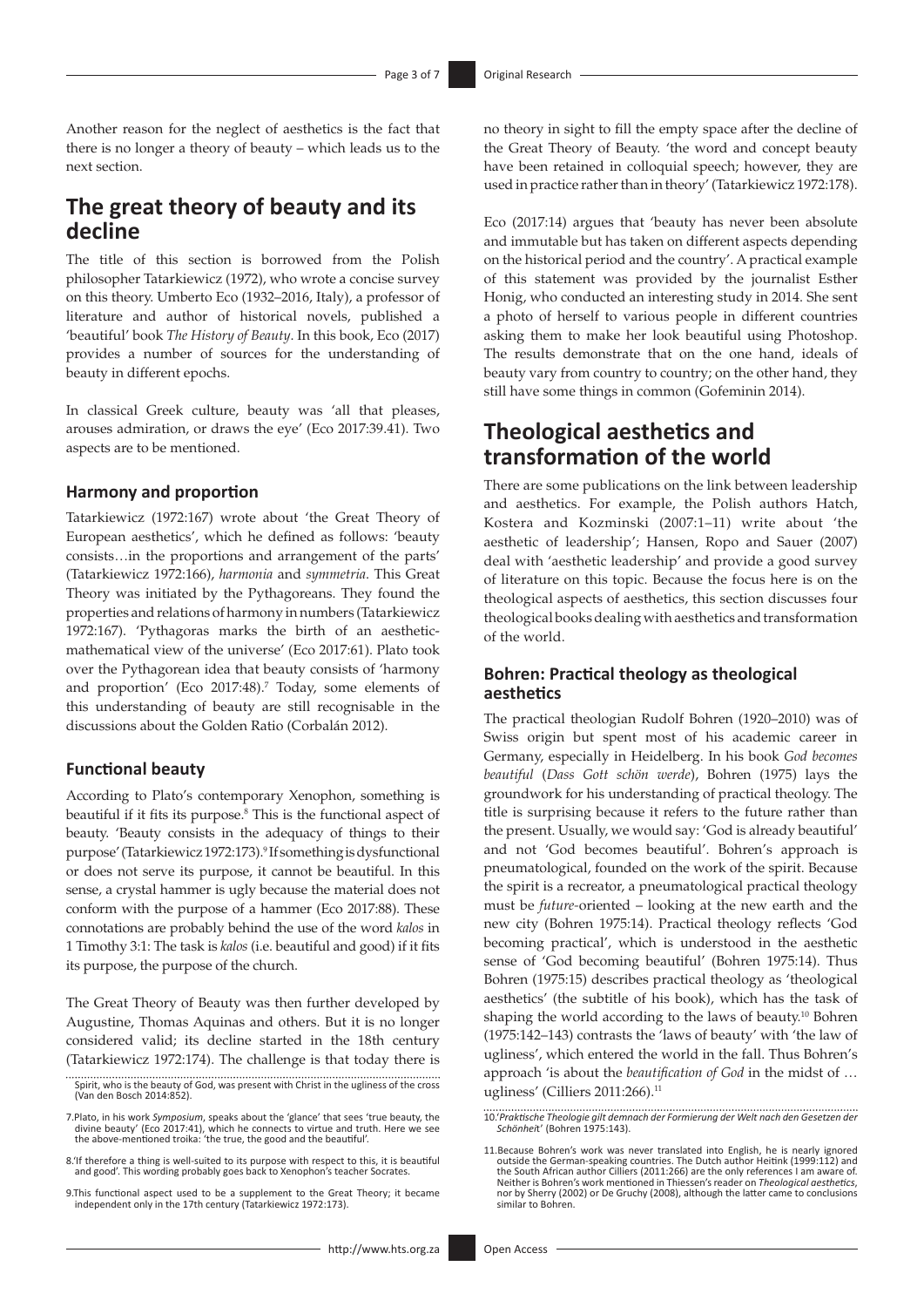### **Sherry: The Holy Spirit and beauty**

In 1992, the British theologian Patrick Sherry published his book *Spirit and beauty* (2002), exploring the links between the Holy Spirit and beauty – another neglected area of discussion.12 As Sherry (2002:78) points out, typically two links between the Spirit and beauty are discussed: (1) the role of the spirit in creation (Gn 1:2) and (2) artistic talents as gifts of the Holy Spirit, for example, in the craftsman Bezalel (Ex 31:2–5). In addition, Sherry places a strong emphasis on the Spirit's role as a beautifier (see below).

Sherry (2002:142) then discusses the role of the spirit in the final transfiguration of the cosmos, indicated by Psalm 104:30: '[w]hen you send forth your Spirit, they are created, and you renew the face of the earth'. Thus Sherry (2002), like Bohren, emphasises the eschatological role of the Spirit and of beauty:

[*B*]eauty has an eschatological significance, that in it we glimpse the future transfiguration of the cosmos which is symbolized in the New Jerusalem and the new heaven and earth prophesied in the Book of Revelation (anticipated by Isa. 65:17). (p. 142)

### **De Gruchy: Theological aesthetics in the struggle for justice**

In 2001, the South African theologian John W. de Gruchy (Cape Town) published a voluminous book *Christianity, art and transformation*. De Gruchy (2008:1) sees a connection between ugliness and oppression, and between beauty and redemption. Thus his focus in this book is 'the redemptive power of beauty' (De Gruchy 2008:97–135), the contribution of aesthetics to the process of societal transformation. De Gruchy (2008) emphasises the unique contribution of theology to aesthetics:

Theological aesthetics is not a sub-discipline of philosophical aesthetics, but an enquiry that assumes the biblical grand narrative of creation and redemption, of paradise lost and paradise regained, of incarnation, death and resurrection, of the gift of the Spirit and the hope of a 'new heaven and earth'. (p. 101)

Many people consider aesthetics as a sort of luxury, pursued and enjoyed by the elite only. Thus, De Gruchy (2008:129) clearly states: 'Theological aesthetics does not encourage flight from the world but assumes Christian participation in God's mission to transform the world'.13

As evidence, the example of Archbishop Desmond Tutu is mentioned and how he was attracted to the icon of the transfiguration (Mt 17:1–13). De Gruchy (2008) states:

In the midst of the ugliness of apartheid and the struggle to bring about its downfall, the icon of transfiguration opened a window of hope through which the transformation of South Africa could be anticipated. (p. 125).

De Gruchy calls this the 'transfiguration spirituality', that is 'the spirituality of seeing the splendour of God even in the midst of ugliness and pain' (De Gruchy 2008:125). This spirituality is transformative and 'can only be understood in the light of the gift of the Spirit' (De Gruchy 2008:125).

### **Boren: The beauty of God's mission**

US theologian Scott Boren completed a doctoral thesis on the 'missional church and missional leadership in the light of theological aesthetics' (Boren 2018: subtitle). His research question was 'how has the theological aesthetics informed the way missional pastors lead?' (Boren 2018:18). Boren conducted an empirical study by interviewing four pastoral leaders who espoused 'the view of missional church as triune participation' (Boren 2018:128).

One motivation for his research was the observation that sometimes Christian leaders are so convinced of the truth and goodness of the missional approach that they 'end up forcing people in that direction, often using guilt, shame, and manipulation' (Boren 2018:23). Boren (2018) is convinced that this happens if theological aesthetics is neglected. In his (2018) concluding section, he argues:

The movement toward missional church depends…upon the church and its leaders' capacity to participate in the *telos* of beauty. This fosters a way of leadership that is in and of itself beautiful… (p. 234)

### **Spiritual leadership and beauty**

This section provides a theoretical theological answer to the research question about the link between spiritual leadership and beauty. It draws heavily from the above-mentioned works of Bohren, De Gruchy and Sherry.

### **Spiritual leaders are beautifying the church and beyond**

The first thesis of this article is that spiritual leaders are beautifying the church and beyond. This conclusion has to be developed in four steps:

1. The spirit is the real leader of the church

In 1961, Bohren gave a lecture about church leadership (reprinted in Bohren 1969). He raised the question: 'who leads the church?' With reference to John 16:3, Bohren (1969:170) argues that the Holy Spirit leads the church. The seven letters of Revelation are dictated by the risen Christ but they end with the words: 'hear what the Spirit says to the churches' (Rv 2:7, 11, 17, 29; 3:6, 13, 22). Christ is the head of the church (Col 1:18) but because Christ sits next to his father, he reigns over his church via the spirit until he returns to the earth (Bohren 1969:170). At first glance, this distinction might look like nit-picking because, after all, the spirit and Christ belong to the Trinity. But Bohren (1975:27, 186–189) lists some practical implications of this change of perspective.

<sup>12.</sup>Sherry concedes that the East has 'done more to develop a theology of beauty specifically related to the Holy Spirit' (Sherry 2002:91) and that 'many Eastern theologians connect the Holy Spirit's role as beautifier with his function of manifesting the Word' (Sherry 2002:91).

<sup>13.</sup>De Gruchy (2008:133) argues that also in the case of von Balthasar 'his theological aesthetics did not imply any withdrawal from the need to work for justice in the world'.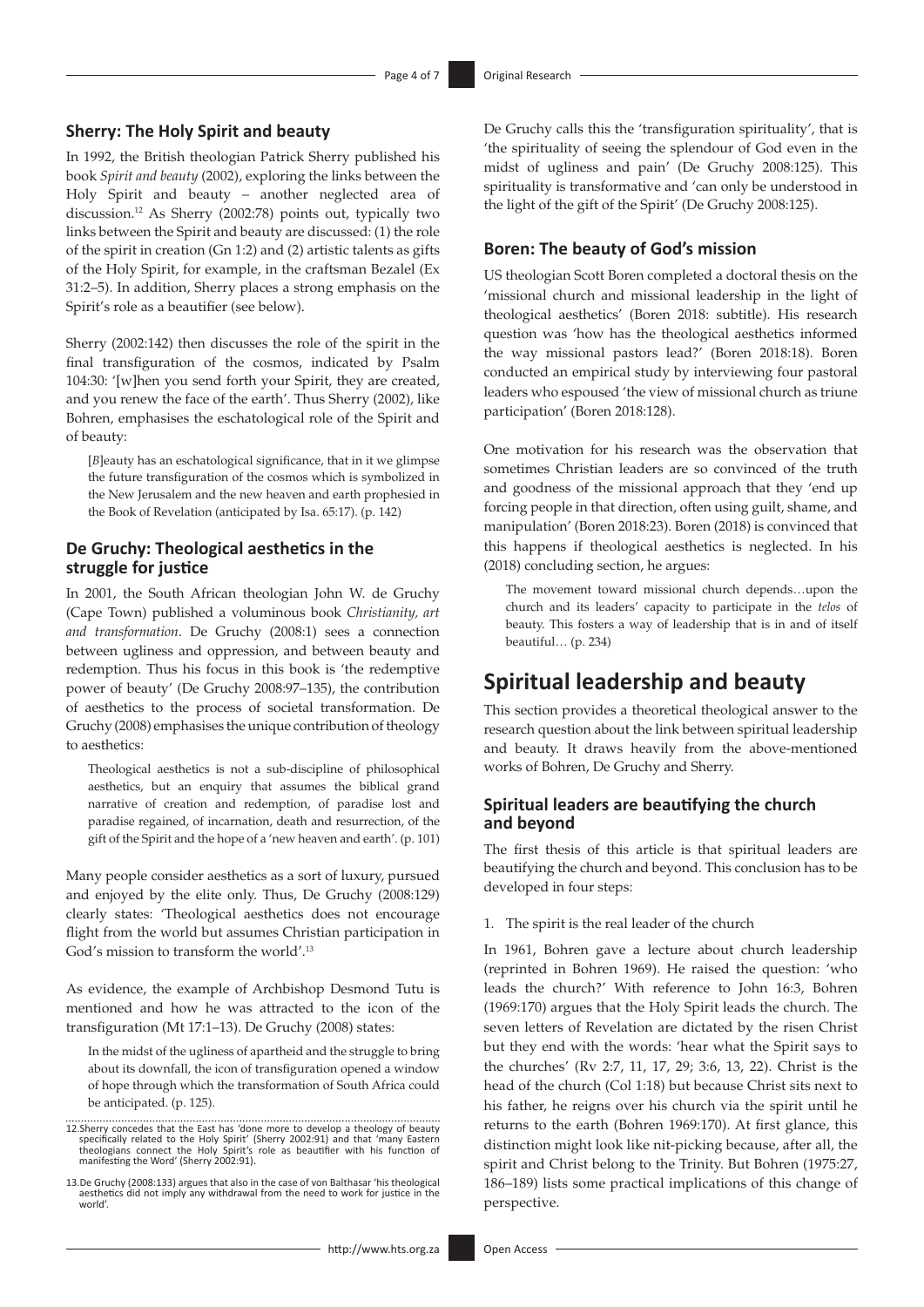2. Church leaders are partaking in the work of the spirit

The German theologians Böhlemann and Herbst (2011) published a handbook on church leadership entitled 'Spiritual leading'. In their definition of spiritual leadership, they refer to Bohren's teaching: 'spiritual leadership is leadership through the Holy Spirit, executed…by the leaders installed by the Holy Spirit'.14

According to this definition, the connection between church leadership and the Spirit already starts with the selection process. There are many organisational ways of finding new leaders in the church, but whatever process we use, we trust (hope) that ultimately these leaders have been chosen by the spirit (Ac 20:28: 'in which the Holy Spirit made you overseers'). Furthermore, the spirit distributes gifts in connection with leadership (e.g. 1 Cor 12:28, Eph 4:11). So we may conclude that the spirit chooses the church leaders and enables them to exercise the leadership task. These leaders should be aware that the spirit is the leader of the church and that in their task of leading the church, they have the privilege of participating in the work of the spirit.

3. The spirit is beautifying the church and beyond

Already the reformer John Calvin wrote about the beautifying work of the Spirit. With reference to Genesis 1:2, Calvin (1845; Cf. Sherry 2002:12) concluded:

[*F*]or it shows not only that the beauty which the world displays is maintained by the invigorating power of the Spirit, but that even before this beauty existed the Spirit was at work cherishing the confused mass. (*Institutio*, i.13 §14)

In his *Discourse on the Trinity*, John Edwards describes various offices of the spirit, one of which is to 'beautify all things' (n.d.:123). Edwards then refers to Job 26:13: 'by his spirit garnished the heavens'.

Both Bohren (1975) and Sherry (2002) place great emphasis on the fact that the spirit is beautifying the world.15 Bohren (1975:94–125) mentions four areas in which God's spirit works according to the laws of beauty, against the law of ugliness: creation, culture and arts, history and the church.

Sherry (2002:12) even uses the noun 'the spirit as beautifier'. He does so in analogy to the well-known phrase 'the spirit as perfecter' (Sherry 2002:81), used by St. Gregory of Nazianzus (2002:5).16 As noted above, both Bohren and Sherry emphasise the eschatological dimension of beautifying.

From the statements, (1) the spirit is the real leader of the church, (2) church leaders are partaking in the work of the spirit and (3) the spirit is beautifying the church and beyond, we can draw the following conclusion.

14.German original: '*Geistliche Leitung ist Leitung durch den Göttlichen Geist, vollzogen in der Gemeinschaft der Heiligen durch die vom Geist eingesetzte Leitung*' (Böhlemann & Herbst 2011:22).

16.Sherry argues that this is a concept he found in theologies of different times and places: early Alexandria, 18th century New England and 20th century Russian Orthodoxy (Sherry 2002:4).

4. Spiritual leaders are beautifying the church and beyond

So far, this is a theological statement and not a phenomenological one. Unfortunately, this statement is not true for every spiritual leader. There are, for example, spiritual leaders, who, in their pursuit of power, make the world uglier than before (Kessler & Kessler 2017; Kessler 2019b).

How can this statement (4) become visible? Leaders usually want to improve the organisation they are leading. They envisage a situation that is better than the current situation and take steps to move towards this situation. By doing this, they beautify the organisation and the context in which they work. It was noted previously that leaders need spiritual gifts in order to exercise their leadership task. 'The spiritual gift has the mission to form the world and the church according to the laws of beauty'.17

#### **Spiritual leaders should strive for beauty**

It is taken for granted that church leaders should 'be fellow workers for the truth' (3 John 8). It is also expected that they strive for goodness by being good role models (see, e.g., the above-mentioned list of virtues in 1 Tm 3 and Tt 1). The second thesis of this article is: spiritual leaders should strive for beauty as diligently as they strive for truth and goodness. As Von Balthasar (1988a:16) rightly observes, the troika (truth, goodness and beauty) cannot be separated. Therefore, leaders have to deal with beauty because otherwise truth and goodness will also be forfeited. De Gruchy (2008), taking up Balthasar's statement about the inseparability of the troika, puts it this way:

Truth without goodness and beauty degenerates into dogmatism, and lacks the power to attract and convince; goodness without truth is superficial, and without beauty … it degenerates into moralism. Alternatively, we could say that truth and goodness without beauty lack power to convince and therefore to save.  $(p. 107)^{18}$ 

What does this statement mean in practice? De Gruchy (2008:2) believes in the transformational potential of the arts and their importance for Christian praxis and provides many examples from South Africa and beyond. Boren (2018:199–227) identifies some ways pastoral leadership can work towards the goal of missional beauty.

Hanna Schrenk, a student at our Academy of Christian Leadership, pointed out another application of 'leaders should strive for beauty'. Hanna leads a kindergarten in Southern Germany. They started to transform their rooms towards a certain aesthetic ideal. One reason is that today in Germany children spend much more time in the kindergarten than they did a decade ago. It used to be in the mornings only, but today it is often from 08:00 to 17:00 (Hollmann 2016:3). Thus, the kindergarten rooms have a greater influence on the children's development than in the past. In an aesthetic

18.Also quoted in Boren (2018:62).

<sup>15.</sup>Von Balthasar (1988b:232–236) speaks about the spirit as 'glorifier', glorifying Jesus Christ.

<sup>17.&#</sup>x27;*Das Charisma hat die Aufgabe, Welt und Gemeinde nach den Gesetzen der Schönheit zu gestalten*' (Bohren 1975:145).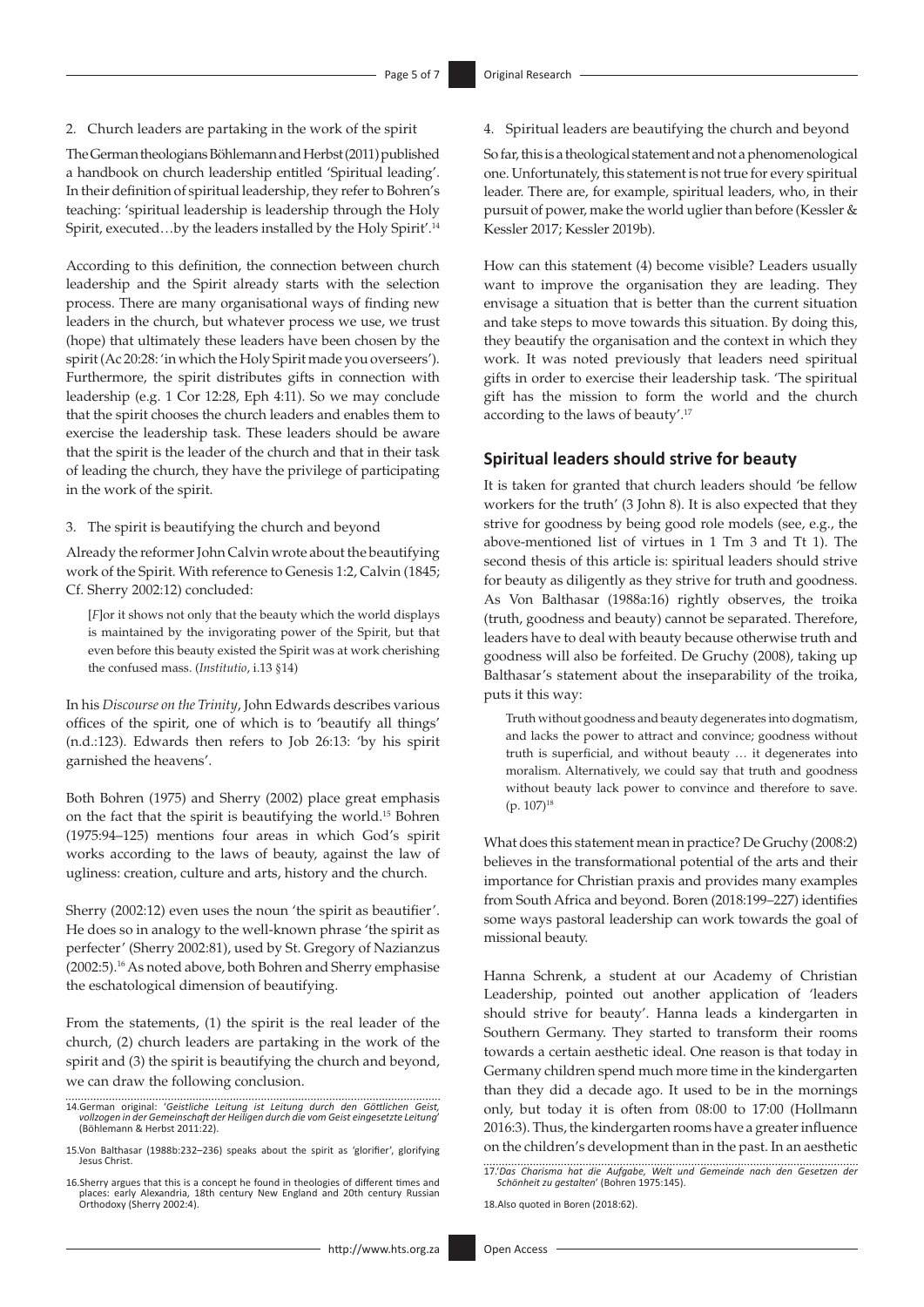environment, children would develop more motivation and enjoyment of life (Hollmann 2018:2). Their aesthetic ideal is to 'clear the rooms' ('*Räume klären*'). This means first to tidy up the rooms and then to transform them into clear and transparent spaces ('less is more'), but also to create certain stimuli for the children.19 In an aesthetic environment, the kindergarten children develop an intrinsic motivation to keep order. Thus, aesthetics obviously has an influence on moral development.

The aesthetic aspect of leadership cannot be reduced to decorative elements like putting flowers and nice candles on the table. It is a much more holistic approach. Thus, it is an essential part of leadership and cannot be completely delegated to somebody outside the leadership team, just as true teaching cannot be outsourced (e.g. see Ac 6:2).

# **A small poll**

### **Methodology**

In Germany, we have a biennial conference on Christian leadership (<www.kcf.de>). There are about 3500 attendees from the business world, churches, Christian nongovernment organisations, etc. During KCF19 in Karlsruhe, 28 February–01 March 2019, we conducted a survey with the following two questions: (1) *what is beautiful about leading?* and (2) *what is not beautiful about leading?* This little 'survey' (strictly speaking, we were just collecting some answers) was not restricted to spiritual leaders. We can assume that the participants of KCF19 identified with the Christian perspective of the congress, but most of them had secular jobs. Thus, we put the question about leadership quite generally and did not distinguish between different branches or between paid and voluntary leadership positions. We kept it simple because we were looking for spontaneous answers. We just provided the Bible verse 1 Timothy 3:1 and asked the two above-mentioned questions. The participants wrote their answers on small index cards and put them into two different boxes (1 *beautiful* and 2 *not beautiful*). Some participants just wrote one issue on one card and others wrote several issues on one card. As far as we could tell from the handwriting, only one person put two cards into box B.

### **Results on the question 'what is beautiful about leading?'**

We collected 116 index cards on the first question. The highest score was given to 'human beings' (69 times). Leaders enjoy working together with other people, and they especially enjoy it when they can empower other people by finding their strengths and then supporting them (mentioned 36 times). They enjoy it when people grow. The apostle Paul obviously also knew about this joy. He wrote to the Thessalonians: 'for you are our glory and our joy' (1 Th 2:20, cf. Phlp 2:2).

19.There is some parallel to Calvin's explanation of Genesis 1:2: first the spirit had to contend with the *tohubohu* and then the spirit created something clear, functional, meaningful and beautiful.

The second highest score was for the opportunity to shape the future. Actually, 23 participants used the German word '*gestalten*' (shape). In Germany, people do not like the word 'power' and often use the word 'shaping' instead. Eleven index cards mentioned 'responsibility' as a beautiful facet of leadership (which is interesting, because this was also a topic on the negative side – see below).

Twelve index cards had an explicit link to God or Jesus. They mentioned that it is beautiful to have a task from God, to work for God's honour, to participate in God's work. One expected a reward in heaven. One participant mentioned the opportunity 'to observe God at work'.

### **Results on the question 'what is not beautiful about leading?'**

We collected 47 index cards on this question. The highest score went to pressure and stress (14 times). Leaders have to work hard, and they often have to work more than others. The second highest score was for the issue of responsibility (12 times), amongst which was to take responsibility for hard and nasty decisions. The third highest score was for the social isolation of leaders (six times). Although many leaders like to work with people (see above), they know about the loneliness of leaders.

# **Conclusions**

Firstly, beauty is as important as truth and goodness. Thus, leaders should strive for beauty as diligently as they strive for truth and goodness. The leadership task cannot be completely delegated to people outside the leadership team.

Secondly, spiritual leadership is a beautiful task because spiritual leaders are beautifying the church and beyond. They partake in the work of the spirit, who is a beautifier. This has a future-oriented, eschatological dimension: leading into a better, more beautiful world.

This is not to be understood in a naïve way. Christian leaders often deal with the ugliness of the world, amidst chaos, crime, corruption, abuse of power, etc. But in their service they contribute to the beautification of the world, working against the 'law of ugliness' (Bohren 1975:143).

In practice, the beauty of leadership can be experienced in different ways, for example, by helping people grow, by seeing beautiful results or, as one participant in the survey put it, 'by observing God at work' and being part of it.

# **Acknowledgements Competing interests**

The author declares that he has no financial or personal relationships which may have inappropriately influenced him in writing this article.

### **Author's contributions**

V.K. is the sole author of this research article.